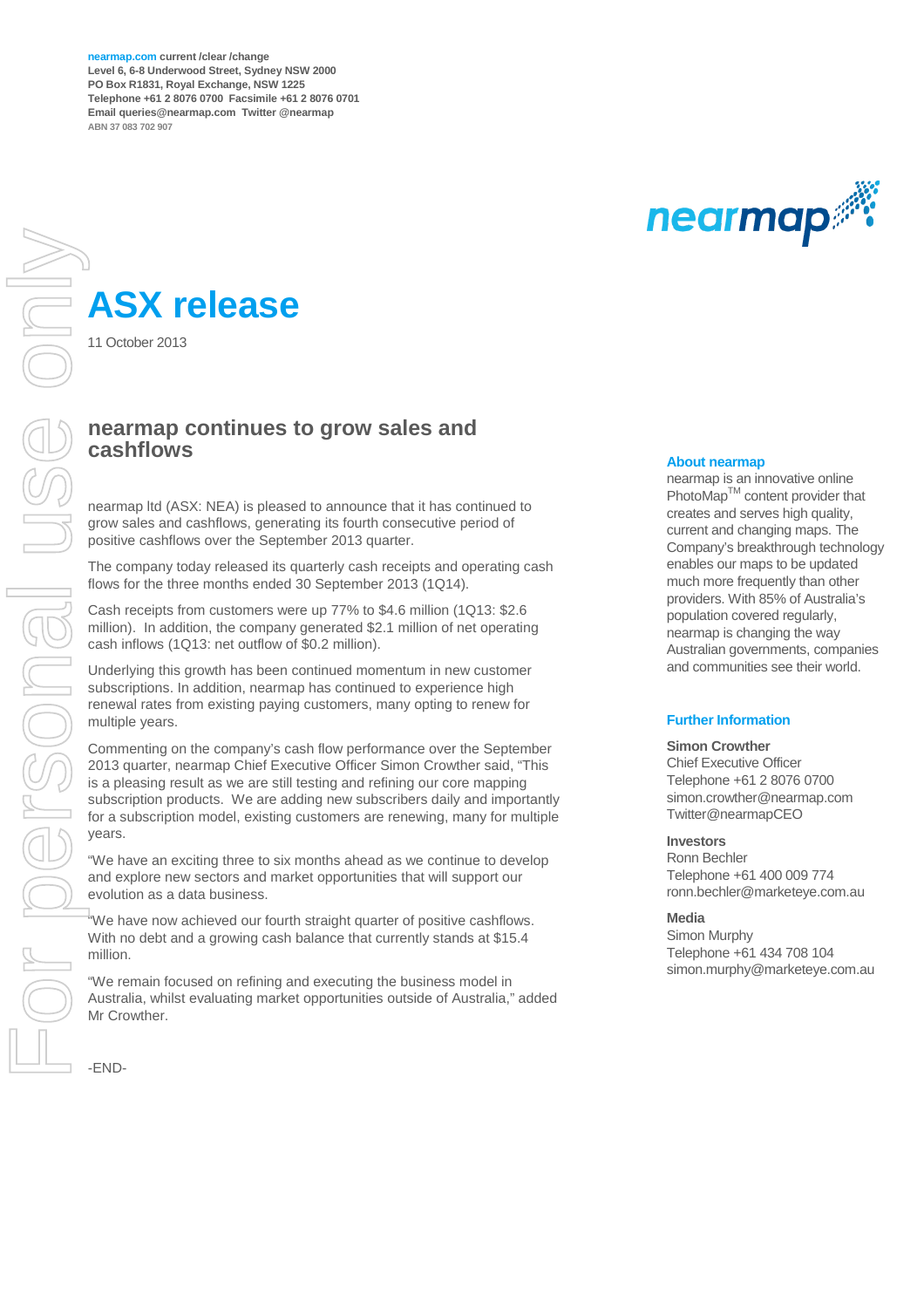*Rule 4.7B*

# **Appendix 4C**

# **Quarterly report for entities admitted on the basis of commitments**

Introduced 31/03/00 Amended 30/09/01, 24/10/05, 17/12/10

# Name of entity

nearmap ltd

ABN Quarter ended ("current quarter")<br>37 083 702 907 30 September 2013

30 September 2013

# **Consolidated statement of cash flows**

|      |                                              | Curent quarter | Year to date |
|------|----------------------------------------------|----------------|--------------|
|      | Cash flows related to operating activities   | \$A'000        | (3 months)   |
|      |                                              |                | \$A'000      |
| 1.1  | Receipts from customers                      | 4,617          | 4,617        |
|      |                                              |                |              |
| 1.2  | Payments for<br>(a) staff costs              | (2,066)        | (2,066)      |
|      | (b) advertising & marketing                  | (16)           | (16)         |
|      | (c) research & development                   | (76)           | (76)         |
|      | (d) leased assets                            | (82)           | (82)         |
|      | (e) other working capital                    | (385)          | (385)        |
| 1.3  | Dividends received                           |                |              |
| 1.4  | Interest and other items of a similar nature |                |              |
|      | received                                     | 128            | 128          |
| 1.5  | Interest and other costs of finance paid     |                |              |
| 1.6  | Income taxes (paid)/ refund received         |                |              |
| 1.7  | Other - Litigation costs                     |                |              |
| 1.8  | Other - Profit share payments                |                |              |
| 1.9  | Other - Litigation receipts                  |                |              |
| 1.10 | Other - Insurance Recoveries                 |                |              |
|      |                                              |                |              |
|      | Net operating cash flows                     | 2,120          | 2,120        |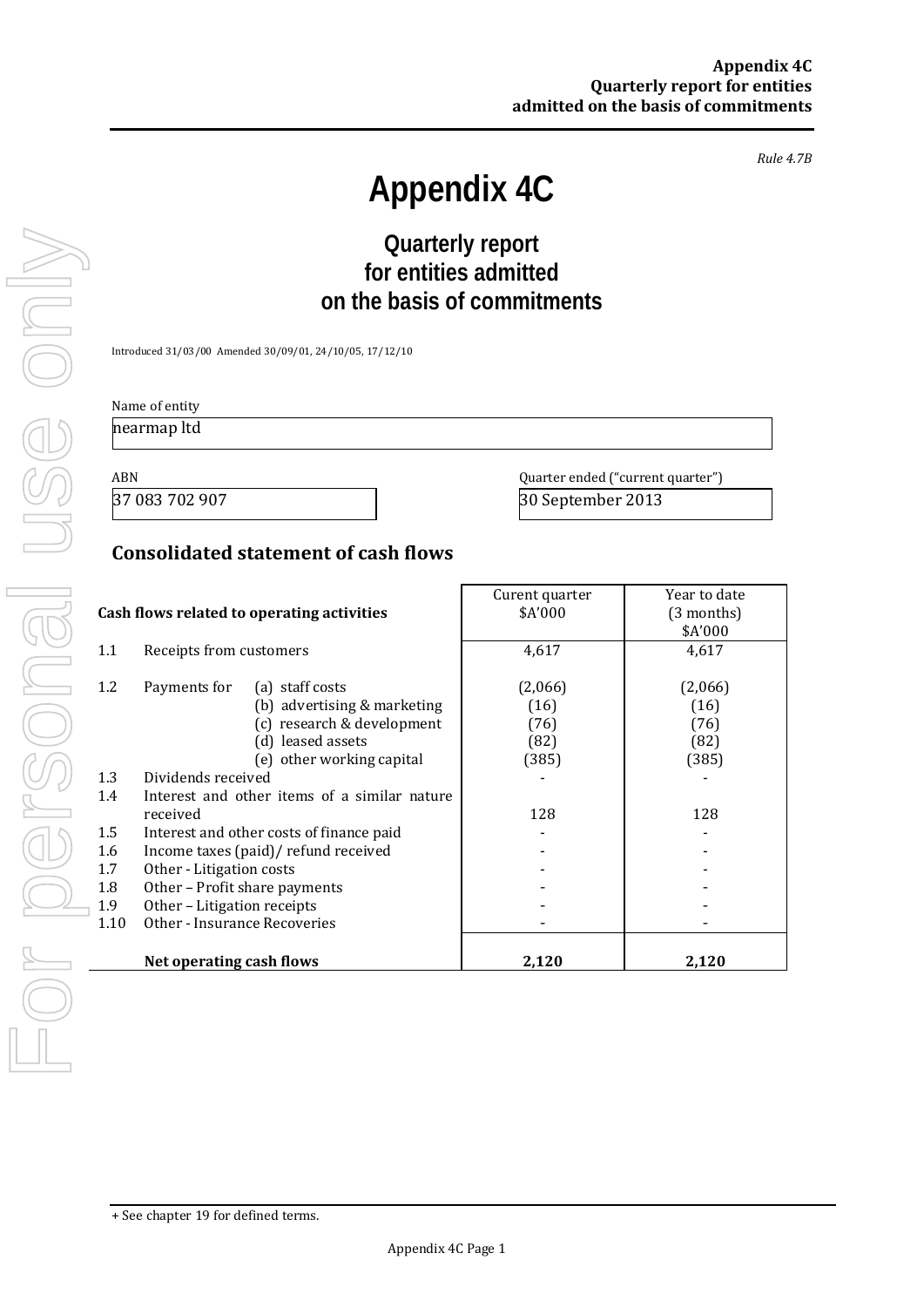|      |                                               | Current quarter<br>\$A'000 | Year to date<br>(3 months)<br>\$A'000 |
|------|-----------------------------------------------|----------------------------|---------------------------------------|
| 1.8  | Net operating cash flows (carried forward)    | 2,120                      | 2,120                                 |
|      | Cash flows related to investing activities    |                            |                                       |
| 1.9  | Payment for acquisition of:                   |                            |                                       |
|      | (a) businesses (item 5)                       |                            |                                       |
|      | (b) equity investments                        |                            |                                       |
|      | (c) intellectual property                     |                            |                                       |
|      | (d) physical non-current assets               | (116)                      | (116)                                 |
|      | (e) other non-current assets                  |                            |                                       |
| 1.10 | Proceeds from disposal of:                    |                            |                                       |
|      | (a) businesses (item 5)                       |                            |                                       |
|      | (b) equity investments                        |                            |                                       |
|      | (c) intellectual property                     |                            |                                       |
|      | (d) physical non-current assets               |                            |                                       |
|      | (e) other non-current assets                  |                            |                                       |
|      |                                               |                            |                                       |
| 1.11 | Loans to other entities                       |                            |                                       |
| 1.12 | Loans repaid by other entities                |                            |                                       |
|      | Net investing cash flows                      | (116)                      | (116)                                 |
|      |                                               |                            |                                       |
| 1.14 | Total operating and investing cash flows      | 2,004                      | 2,004                                 |
|      | Cash flows related to financing activities    |                            |                                       |
| 1.15 | Proceeds from issues of shares, options, etc. |                            |                                       |
| 1.16 | Proceeds from sale of forfeited shares        |                            |                                       |
| 1.17 | Proceeds from borrowings                      |                            |                                       |
| 1.18 | Repayment of borrowings                       |                            |                                       |
| 1.19 | Dividends paid                                |                            |                                       |
| 1.20 | Other (provide details if material)           |                            |                                       |
|      | Net financing cash flows                      |                            |                                       |
|      | Net increase (decrease) in cash held          | 2,004                      | 2,004                                 |
| 1.21 | Cash at beginning of quarter/year to date     | 13,387                     | 13,387                                |
| 1.22 | Exchange rate adjustments to item 1.20        | $\overline{c}$             | $\mathbf{2}$                          |
|      |                                               |                            |                                       |

<sup>+</sup> See chapter 19 for defined terms.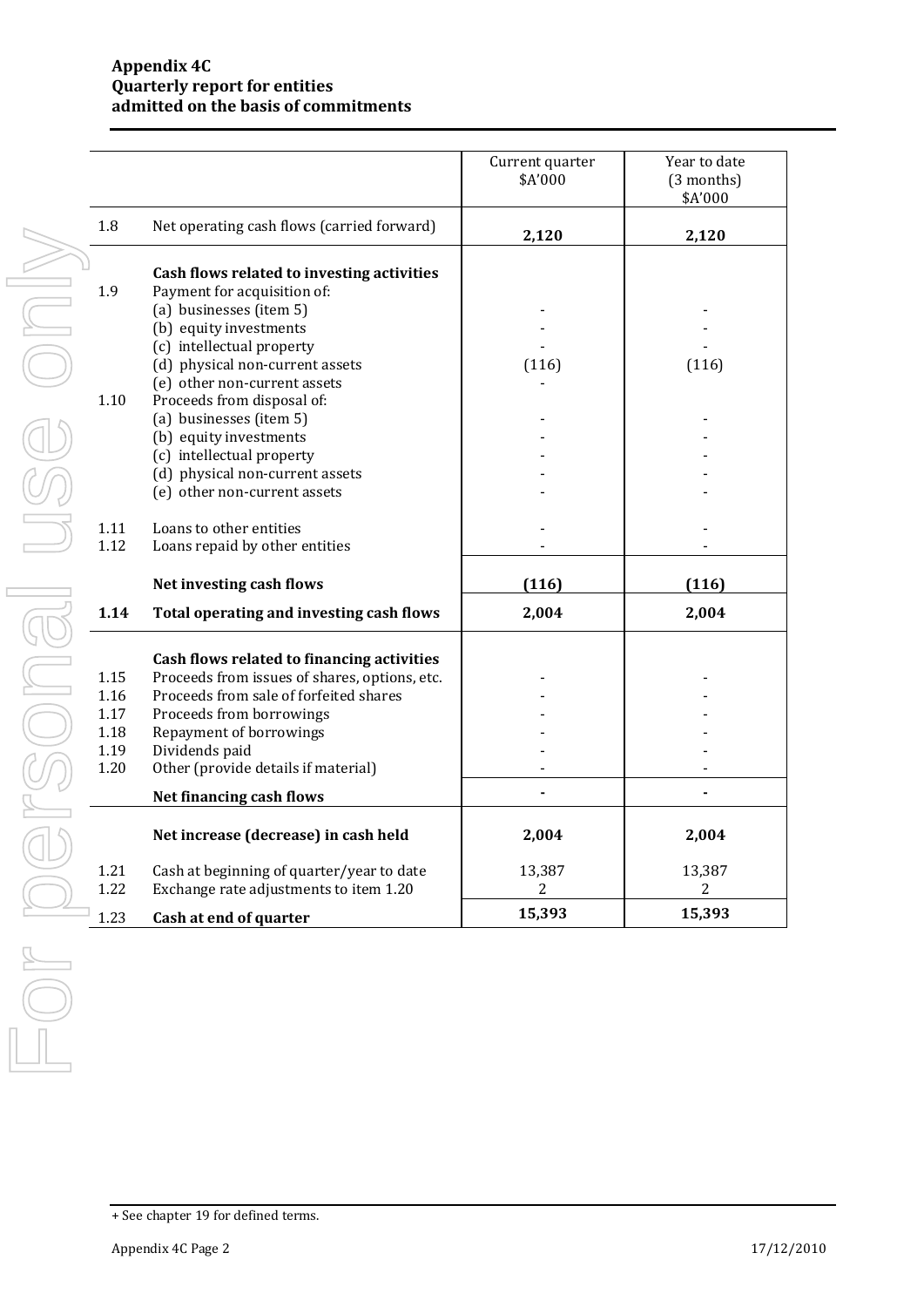# **Payments to directors of the entity and associates of the directors Payments to related entities of the entity and associates of the related entities**

|      |                                                                  | Current quarter<br>\$A'000 |
|------|------------------------------------------------------------------|----------------------------|
| 1.24 | Aggregate amount of payments to the parties included in item 1.2 | 150                        |
| 1.25 | Aggregate amount of loans to the parties included in item 1.11   |                            |
| 1.26 | Explanation necessary for an understanding of the transactions   |                            |
|      | N/A                                                              |                            |

# **Non-cash financing and investing activities**

- 2.1 Details of financing and investing transactions which have had a material effect on consolidated assets and liabilities but did not involve cash flows N/A
- 2.2 Details of outlays made by other entities to establish or increase their share in businesses in which the reporting entity has an interest N/A

# **Financing facilities available**

*Add notes as necessary for an understanding of the position.*

|     |                             | Amount available<br>\$A'000 | Amount used<br>\$A'000 |
|-----|-----------------------------|-----------------------------|------------------------|
| 3.1 | Loan facilities             | -                           |                        |
| 3.2 | Credit standby arrangements | -                           |                        |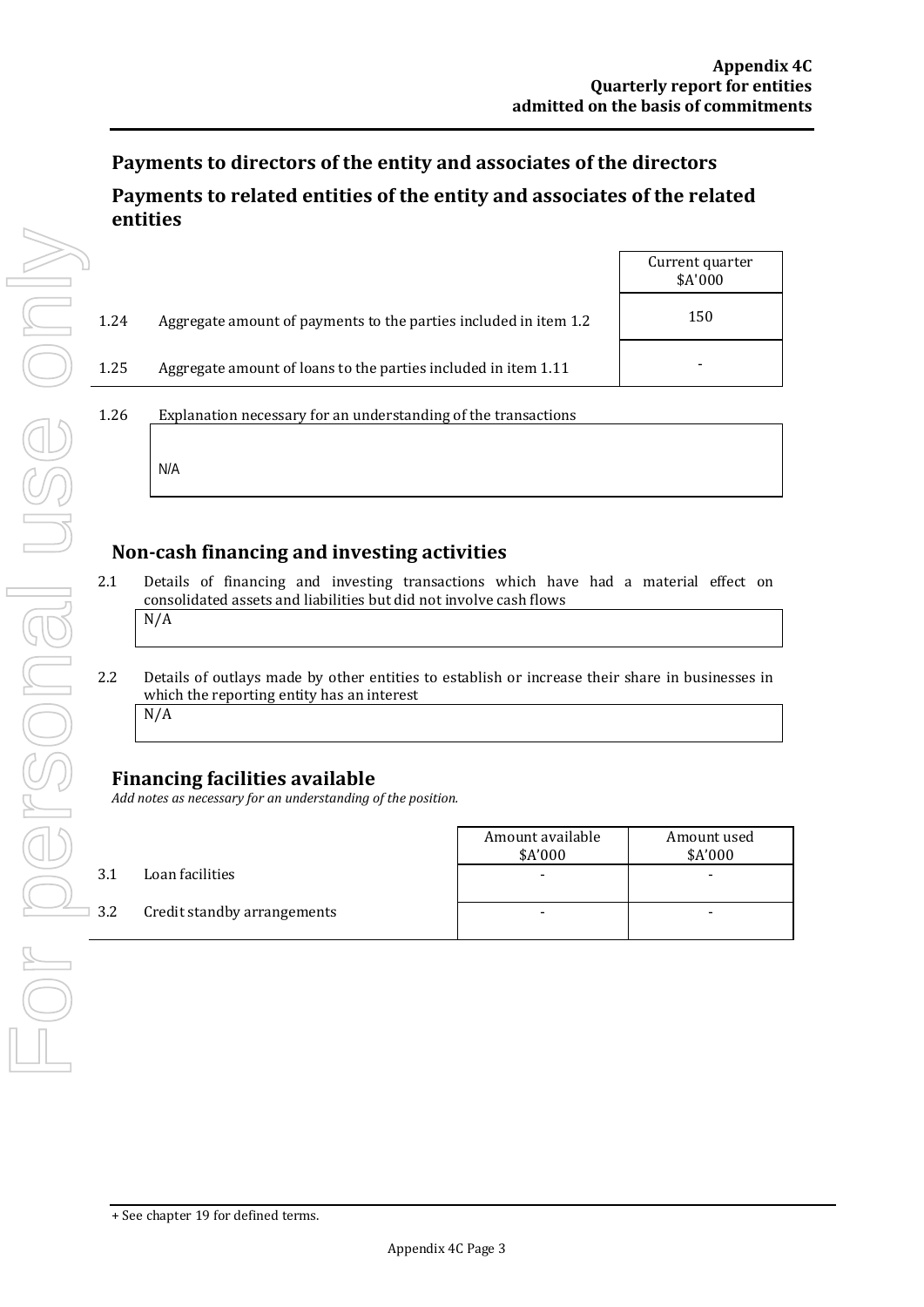# **Reconciliation of cash**

|     | Reconciliation of cash at the end of the quarter (as<br>shown in the consolidated statement of cash flows)<br>to the related items in the accounts is as follows. | Current quarter<br>\$A'000 | Previous quarter<br>\$A'000 |
|-----|-------------------------------------------------------------------------------------------------------------------------------------------------------------------|----------------------------|-----------------------------|
| 4.1 | Cash on hand and at bank                                                                                                                                          | 2,013                      | 1,634                       |
| 4.2 | Deposits at call                                                                                                                                                  |                            | -                           |
| 4.3 | Bank overdraft                                                                                                                                                    |                            |                             |
| 4.4 | Other (provide details) - Term Deposits                                                                                                                           | 13,380                     | 11,753                      |
|     | Total: cash at end of quarter (item 1.23)                                                                                                                         | 15,393                     | 13,387                      |

# **Acquisitions and disposals of business entities**

|     |                                                    | Acquisitions<br>(Item 1.9(a)) | Disposals<br>$(Item\ 1.10(a))$ |
|-----|----------------------------------------------------|-------------------------------|--------------------------------|
| 5.1 | Name of entity                                     | N/A                           | N/A                            |
| 5.2 | Place of incorporation<br>or registration          | N/A                           | N/A                            |
| 5.3 | Consideration for<br>acquisition<br>or<br>disposal | N/A                           | N/A                            |
| 5.4 | Total net assets                                   | N/A                           | N/A                            |
| 5.5 | Nature of business                                 | N/A                           | N/A                            |

# **Compliance statement**

- 1 This statement has been prepared under accounting policies which comply with accounting standards as defined in the Corporations Act (except to the extent that information is not required because of note 2) or other standards acceptable to ASX.
- 2 This statement does give a true and fair view of the matters disclosed.

Jamon (<del>satx</del>o

............................................................ Date: 11 October 2013

(Company secretary)

Print name: Shannon Coates

For personal use only USS ONN 

<sup>+</sup> See chapter 19 for defined terms.